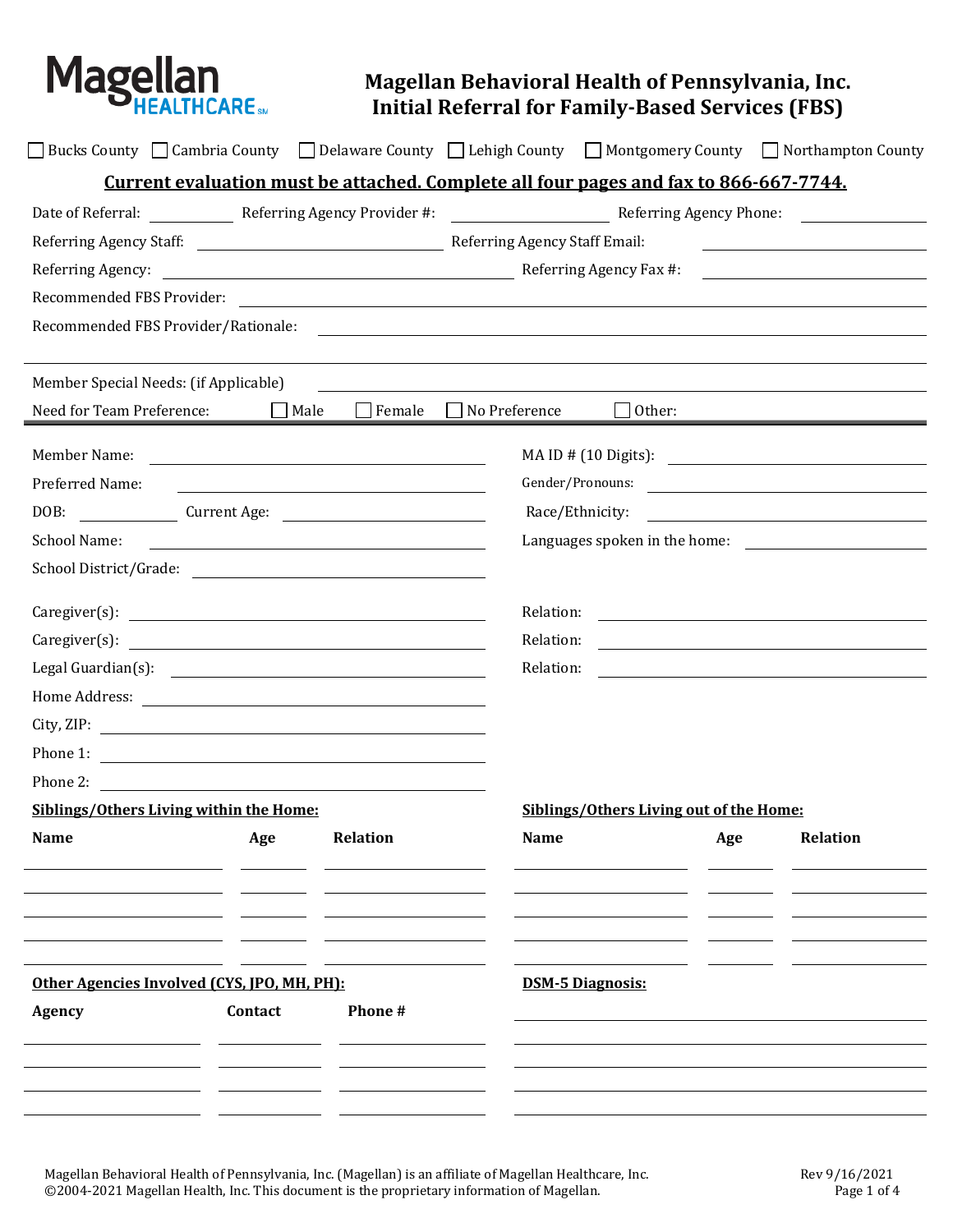| Reason for Referral: What is the precipitant? Why now? Please include the severity of symptoms (Frequency, intensity, duration)                                                                                                                                                        |                                               |                       |                     |  |
|----------------------------------------------------------------------------------------------------------------------------------------------------------------------------------------------------------------------------------------------------------------------------------------|-----------------------------------------------|-----------------------|---------------------|--|
|                                                                                                                                                                                                                                                                                        |                                               |                       |                     |  |
|                                                                                                                                                                                                                                                                                        |                                               |                       |                     |  |
|                                                                                                                                                                                                                                                                                        |                                               |                       |                     |  |
|                                                                                                                                                                                                                                                                                        |                                               |                       |                     |  |
|                                                                                                                                                                                                                                                                                        |                                               |                       |                     |  |
| Describe Risk for Out-of-Home Placement:                                                                                                                                                                                                                                               | <u> 1980 - Andrea Andrew Maria (h. 1980).</u> |                       |                     |  |
|                                                                                                                                                                                                                                                                                        |                                               |                       |                     |  |
|                                                                                                                                                                                                                                                                                        |                                               |                       |                     |  |
|                                                                                                                                                                                                                                                                                        |                                               |                       |                     |  |
| Please describe the family patterns that require treatment via a Family Therapy model:                                                                                                                                                                                                 |                                               |                       |                     |  |
|                                                                                                                                                                                                                                                                                        |                                               |                       |                     |  |
|                                                                                                                                                                                                                                                                                        |                                               |                       |                     |  |
|                                                                                                                                                                                                                                                                                        |                                               |                       |                     |  |
|                                                                                                                                                                                                                                                                                        |                                               |                       |                     |  |
|                                                                                                                                                                                                                                                                                        |                                               |                       |                     |  |
|                                                                                                                                                                                                                                                                                        |                                               |                       |                     |  |
| Member Social Service Agency History, Include all Mental Health Treatment/Placement History: (Include outpatient,<br>inpatient, partial hospital programs, substance use disorders program, JPO placement, CYS placement, case management services,<br>other with dates of treatment.) |                                               |                       |                     |  |
|                                                                                                                                                                                                                                                                                        |                                               |                       |                     |  |
|                                                                                                                                                                                                                                                                                        |                                               |                       |                     |  |
|                                                                                                                                                                                                                                                                                        |                                               |                       |                     |  |
|                                                                                                                                                                                                                                                                                        |                                               |                       |                     |  |
|                                                                                                                                                                                                                                                                                        |                                               |                       |                     |  |
|                                                                                                                                                                                                                                                                                        |                                               |                       |                     |  |
| <b>Medications:</b>                                                                                                                                                                                                                                                                    |                                               |                       |                     |  |
| <b>Name of Medication</b>                                                                                                                                                                                                                                                              | <b>Dosage</b>                                 | <b>Prescribing MD</b> | <b>Phone Number</b> |  |
|                                                                                                                                                                                                                                                                                        |                                               |                       |                     |  |
|                                                                                                                                                                                                                                                                                        |                                               |                       |                     |  |
|                                                                                                                                                                                                                                                                                        |                                               |                       |                     |  |
|                                                                                                                                                                                                                                                                                        |                                               |                       |                     |  |
|                                                                                                                                                                                                                                                                                        |                                               |                       |                     |  |

Magellan Behavioral Health of Pennsylvania, Inc. (Magellan) is an affiliate of Magellan Healthcare, Inc.<br>© 2004-2021 Magellan Health, Inc. This document is the proprietary information of Magellan. Page 2 of 4 ©2004-2021 Magellan Health, Inc. This document is the proprietary information of Magellan. Page 2 of 4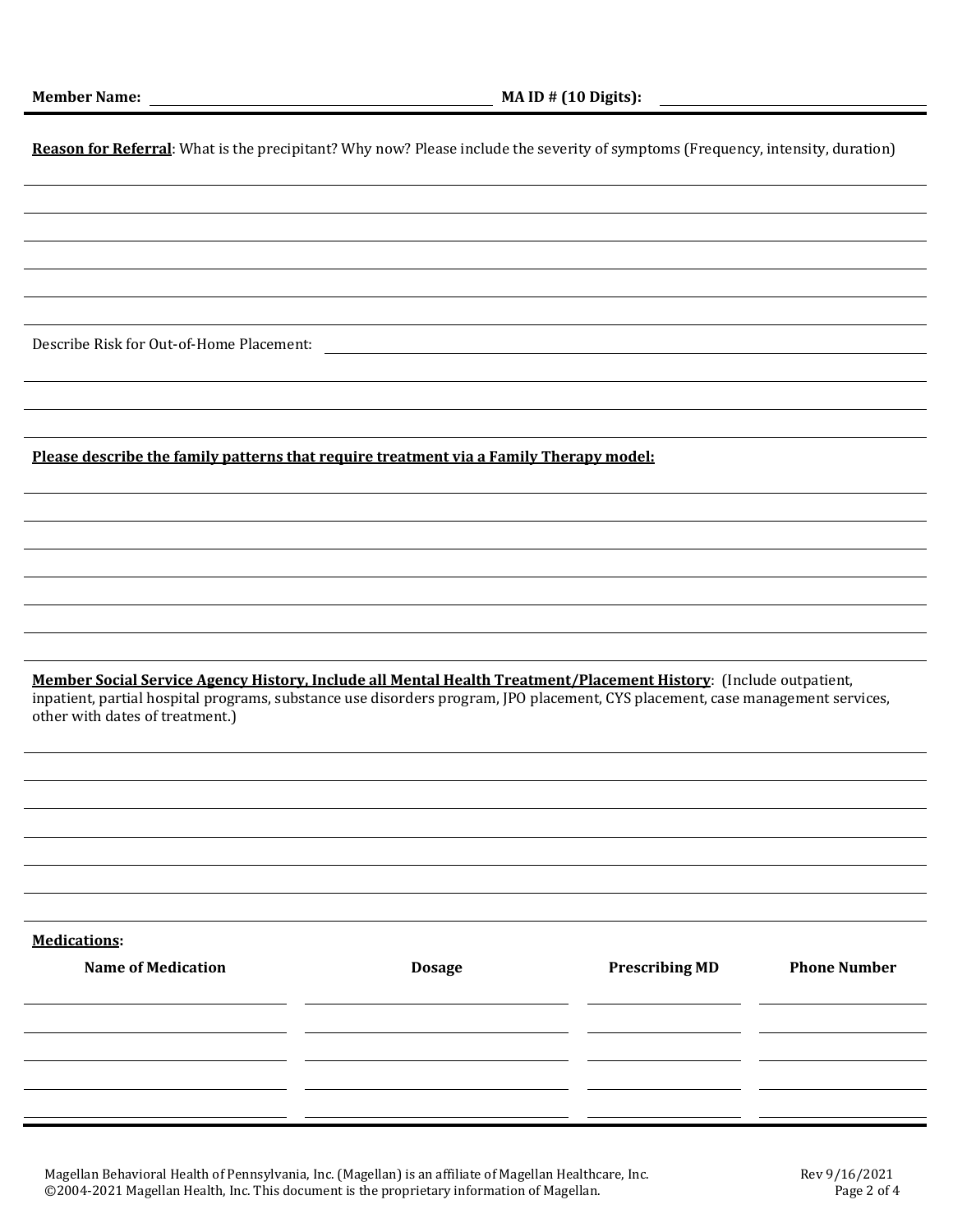| <b>Member Name:</b>                                     | MA ID $#$ (10 Digits):                                                                                                             |                         |                                                                   |                                                    |  |  |
|---------------------------------------------------------|------------------------------------------------------------------------------------------------------------------------------------|-------------------------|-------------------------------------------------------------------|----------------------------------------------------|--|--|
| Is Member taking Medications as Prescribed:<br>Explain: | $\Box$ Yes<br><u> 1980 - Jan Samuel Barbara, martin da shekara 1980 - An tsa a tsa a tsa a tsa a tsa a tsa a tsa a tsa a tsa a</u> | $\Box$ No               |                                                                   |                                                    |  |  |
| <b>Behavior or Symptom</b>                              | <b>Factors to Assess Level of Risk for Self-Harm</b><br>(Check Applicable Items)                                                   |                         |                                                                   |                                                    |  |  |
| Anxiety                                                 | Little or mild                                                                                                                     | Moderate                |                                                                   | High, panic state                                  |  |  |
| Depression                                              | Vague feeling of<br>depression                                                                                                     | hopelessness            | Withdrawal, some                                                  | Hopelessness, self-<br>depreciating, very isolated |  |  |
| Behaviors/Conduct                                       | Cooperative, usually gets<br>along                                                                                                 |                         | Disagreeable, hostile                                             | Very hostile, impulsive,<br>volatile               |  |  |
| Substance Abuse                                         | Occasional                                                                                                                         |                         | Regularly to excess                                               | Multiple substances,<br>chronic                    |  |  |
| Suicide Plan                                            | Some thoughts, no plan.                                                                                                            | plan                    | Frequent thoughts, vague                                          | Frequent thoughts, solid<br>$\Box$<br>plan         |  |  |
| History of Suicide Behavior                             | None                                                                                                                               |                         | Threatens to hurt self                                            | Prior life-threatening<br>behaviors                |  |  |
| Communication                                           | Good                                                                                                                               |                         | Can be engaged                                                    | Very closed down                                   |  |  |
| <b>Support System</b>                                   | Good - friends, adults,<br>parents, talkative                                                                                      | will open up            | Some, but few available                                           | Only one or none                                   |  |  |
| Level of Risk:                                          | $\overline{\phantom{0}}$ 2<br>$\Box$ 3<br>$\vert$   1                                                                              | $\Box$ 4                | $\Box$ 5                                                          | $\sqsupset$ 8<br>$\Box$ 6<br>$\Box$ 7              |  |  |
| <b>Check One</b>                                        | Severity of Psychosocial Stressors Scale: Children and Adolescents<br>(Check Type of Stressor)                                     |                         |                                                                   |                                                    |  |  |
|                                                         | <b>Acute Events</b>                                                                                                                |                         | <b>Enduring Circumstances</b>                                     |                                                    |  |  |
| None                                                    | No acute events that may be relevant to<br>the disorder                                                                            |                         | No enduring circumstances that may be<br>relevant to the disorder |                                                    |  |  |
| Mild                                                    | Broke up with boyfriend/girlfriend                                                                                                 |                         |                                                                   | Overcrowded living quarters                        |  |  |
|                                                         | Change in school                                                                                                                   |                         | Family arguments                                                  |                                                    |  |  |
| Moderate                                                | Expelled from school                                                                                                               |                         |                                                                   | Chronic disabling illness in parent                |  |  |
|                                                         | Birth of sibling                                                                                                                   |                         | Chronic parental discord                                          |                                                    |  |  |
| $\sqrt{\ }$ Severe                                      | Divorce of parents                                                                                                                 | Harsh rejecting parents |                                                                   |                                                    |  |  |
|                                                         | Unwanted pregnancy                                                                                                                 |                         |                                                                   | Chronic life threatening illness in parent         |  |  |
|                                                         | Arrest                                                                                                                             |                         |                                                                   | Multiple foster home placements                    |  |  |
| Extreme                                                 | Sexual or physical abuse                                                                                                           |                         |                                                                   | Recurrent sexual or physical abuse                 |  |  |
|                                                         | Death of parent                                                                                                                    |                         |                                                                   |                                                    |  |  |
| Catastrophic                                            | Death of both parents                                                                                                              |                         |                                                                   | Chronic life-threatening illness                   |  |  |